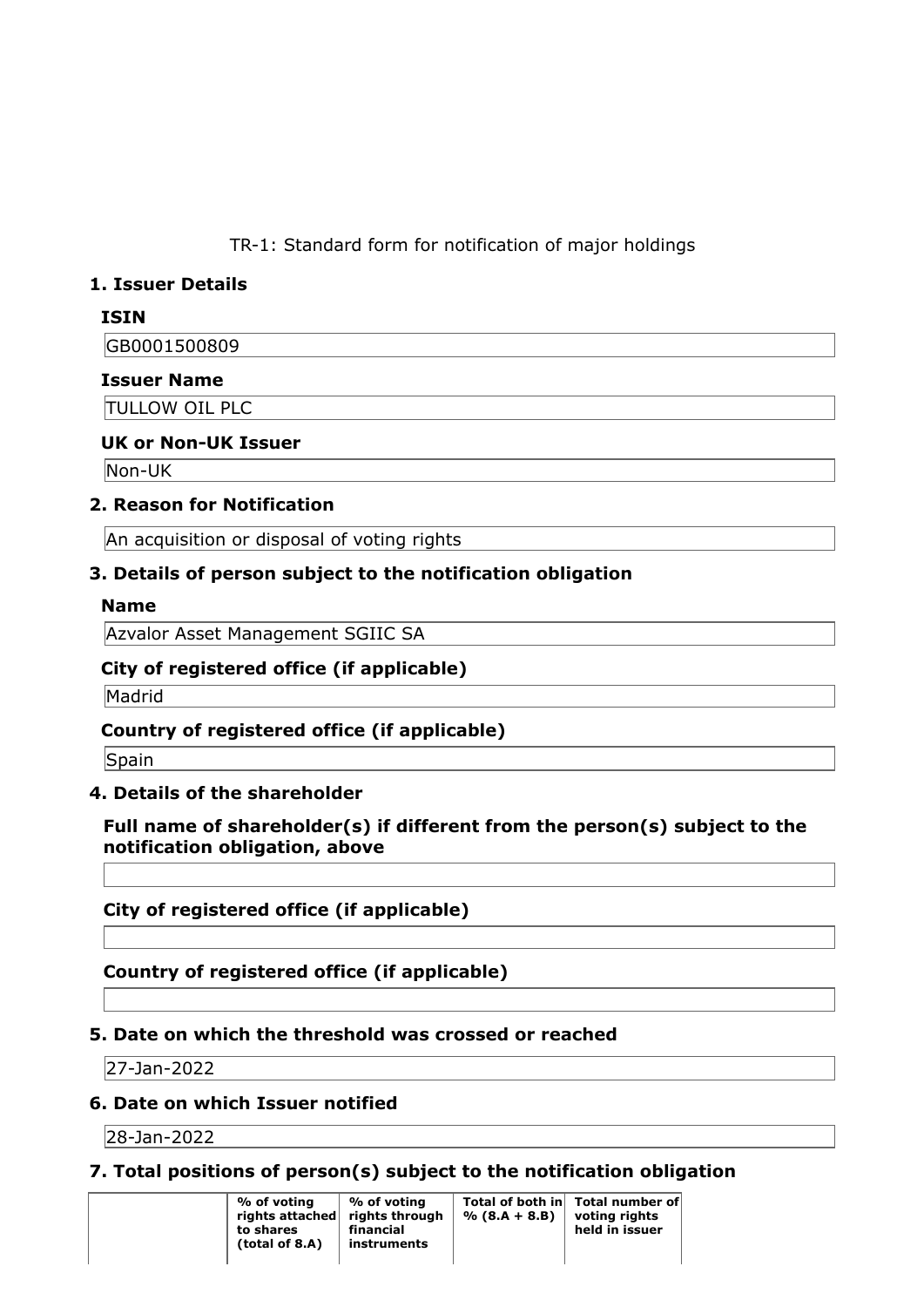|                                                                                             |           | (total of 8.B 1<br>$+ 8.B 2)$ |           |           |
|---------------------------------------------------------------------------------------------|-----------|-------------------------------|-----------|-----------|
| Resulting<br>situation on<br>the date on<br>which<br>threshold was<br>crossed or<br>reached | 10.049000 | 0.000000                      | 10.049000 | 143900820 |
| Position of<br>previous<br>notification (if<br>applicable)                                  | 9.041000  | 0.000000                      | 9.041000  |           |

#### **8. Notified details of the resulting situation on the date on which the threshold was crossed or reached**

#### **8A. Voting rights attached to shares**

| Class/Type of<br>shares ISIN<br>code(if possible) | voting rights<br>(DTR5.1) | $\mid$ Number of direct $\mid$ Number of indirect $\mid$ % of direct<br>voting rights<br>(DTR5.2.1) | voting rights<br>(DTR5.1) | $\mathsf{I}\%$ of indirect<br>voting rights<br>(DTR5.2.1) |
|---------------------------------------------------|---------------------------|-----------------------------------------------------------------------------------------------------|---------------------------|-----------------------------------------------------------|
| GB0001500809                                      | 143900820                 |                                                                                                     | 10.049000                 |                                                           |
| lSub Total 8.A                                    | 143900820                 |                                                                                                     | 10.049000%                |                                                           |

## **8B1. Financial Instruments according to (DTR5.3.1R.(1) (a))**

| instrument      | date | period | Number of voting rights that<br>$ \mathsf{Type\ of\ financial\ } \mathsf{Expiration} $ Exercise/conversion $ \mathsf{may\ be\ acquired\ if\ the} \$<br>instrument is<br>exercised/converted | ∣% of<br>voting<br>rights |
|-----------------|------|--------|---------------------------------------------------------------------------------------------------------------------------------------------------------------------------------------------|---------------------------|
|                 |      |        |                                                                                                                                                                                             |                           |
| lSub Total 8.B1 |      |        |                                                                                                                                                                                             |                           |

### **8B2. Financial Instruments with similar economic effect according to (DTR5.3.1R.(1) (b))**

| Type of<br><b>financial</b><br>instrument | date | Expiration Exercise/conversion Physical or cash Number of<br>period | settlement | voting rights | ∣% of<br>voting<br><sup>1</sup> rights |
|-------------------------------------------|------|---------------------------------------------------------------------|------------|---------------|----------------------------------------|
|                                           |      |                                                                     |            |               |                                        |
| <b>Sub Total</b><br>8.B2                  |      |                                                                     |            |               |                                        |

### **9. Information in relation to the person subject to the notification obligation**

 $\vert$ 1. Person subject to the notification obligation is not controlled by any natural person or legal entity and does not control any other undertaking(s) holding directly or indirectly an interest in the (underlying) issuer.

| <b>Ultimate</b><br> controllina<br>person | Name of<br>controlled | ∣% of voting<br>undertaking the notifiable<br> threshold | $\infty$ of voting rights<br>rights if it equals through financial<br>or is higher than instruments if it equals<br>or is higher than the<br>notifiable threshold | <b>Total of both if</b><br>lit equals or is<br>higher than the<br> notifiable<br>threshold |
|-------------------------------------------|-----------------------|----------------------------------------------------------|-------------------------------------------------------------------------------------------------------------------------------------------------------------------|--------------------------------------------------------------------------------------------|
|                                           |                       |                                                          |                                                                                                                                                                   |                                                                                            |

#### **10. In case of proxy voting**

**Name of the proxy holder**